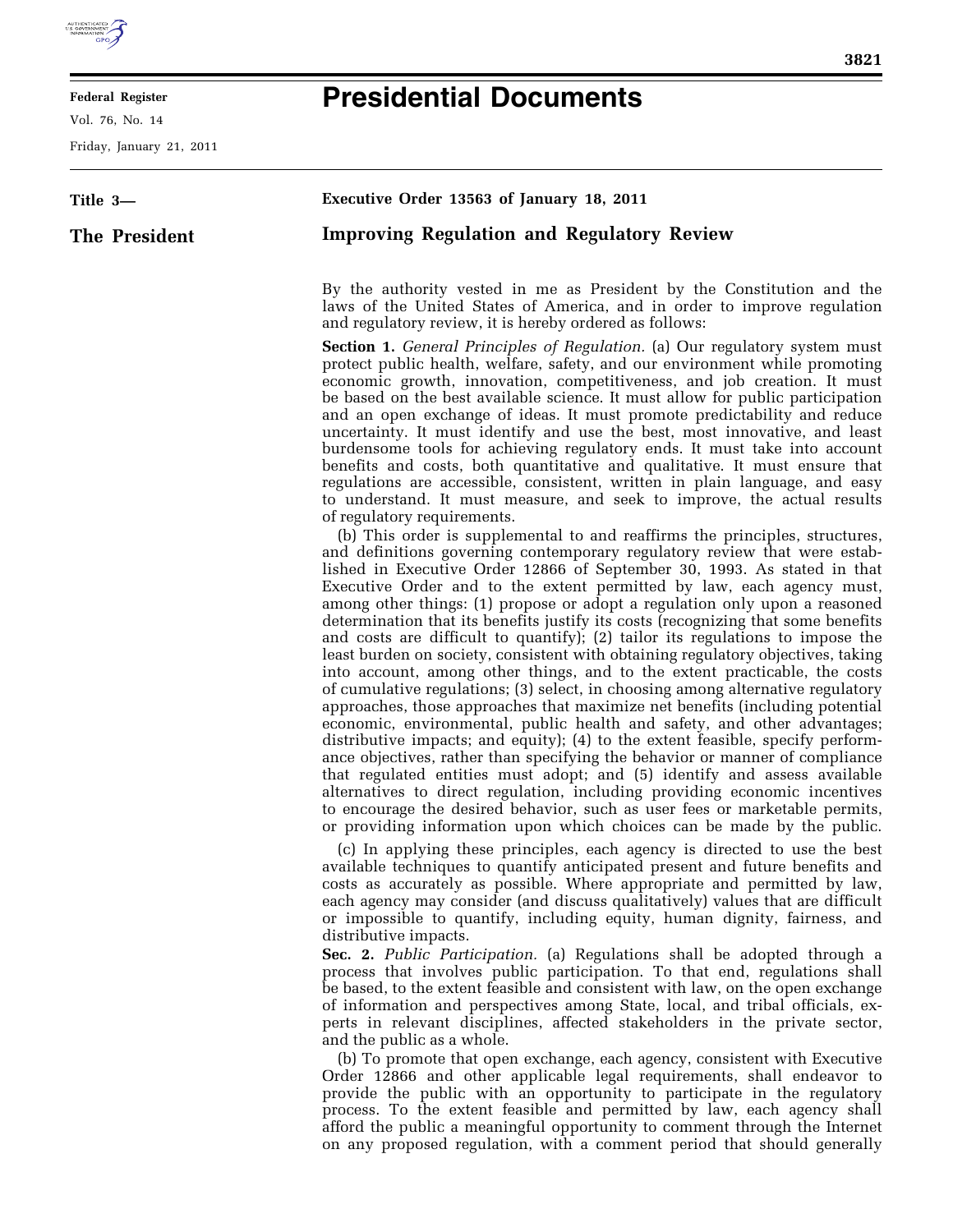be at least 60 days. To the extent feasible and permitted by law, each agency shall also provide, for both proposed and final rules, timely online access to the rulemaking docket on regulations.gov, including relevant scientific and technical findings, in an open format that can be easily searched and downloaded. For proposed rules, such access shall include, to the extent feasible and permitted by law, an opportunity for public comment on all pertinent parts of the rulemaking docket, including relevant scientific and technical findings.

(c) Before issuing a notice of proposed rulemaking, each agency, where feasible and appropriate, shall seek the views of those who are likely to be affected, including those who are likely to benefit from and those who are potentially subject to such rulemaking.

**Sec. 3.** *Integration and Innovation.* Some sectors and industries face a significant number of regulatory requirements, some of which may be redundant, inconsistent, or overlapping. Greater coordination across agencies could reduce these requirements, thus reducing costs and simplifying and harmonizing rules. In developing regulatory actions and identifying appropriate approaches, each agency shall attempt to promote such coordination, simplification, and harmonization. Each agency shall also seek to identify, as appropriate, means to achieve regulatory goals that are designed to promote innovation.

**Sec. 4.** *Flexible Approaches.* Where relevant, feasible, and consistent with regulatory objectives, and to the extent permitted by law, each agency shall identify and consider regulatory approaches that reduce burdens and maintain flexibility and freedom of choice for the public. These approaches include warnings, appropriate default rules, and disclosure requirements as well as provision of information to the public in a form that is clear and intelligible.

**Sec. 5.** *Science.* Consistent with the President's Memorandum for the Heads of Executive Departments and Agencies, "Scientific Integrity" (March 9, 2009), and its implementing guidance, each agency shall ensure the objectivity of any scientific and technological information and processes used to support the agency's regulatory actions.

**Sec. 6.** *Retrospective Analyses of Existing Rules.* (a) To facilitate the periodic review of existing significant regulations, agencies shall consider how best to promote retrospective analysis of rules that may be outmoded, ineffective, insufficient, or excessively burdensome, and to modify, streamline, expand, or repeal them in accordance with what has been learned. Such retrospective analyses, including supporting data, should be released online whenever possible.

(b) Within 120 days of the date of this order, each agency shall develop and submit to the Office of Information and Regulatory Affairs a preliminary plan, consistent with law and its resources and regulatory priorities, under which the agency will periodically review its existing significant regulations to determine whether any such regulations should be modified, streamlined, expanded, or repealed so as to make the agency's regulatory program more effective or less burdensome in achieving the regulatory objectives.

**Sec. 7.** *General Provisions.* (a) For purposes of this order, "agency" shall have the meaning set forth in section 3(b) of Executive Order 12866.

(b) Nothing in this order shall be construed to impair or otherwise affect:

(i) authority granted by law to a department or agency, or the head thereof; or

(ii) functions of the Director of the Office of Management and Budget relating to budgetary, administrative, or legislative proposals.

(c) This order shall be implemented consistent with applicable law and subject to the availability of appropriations.